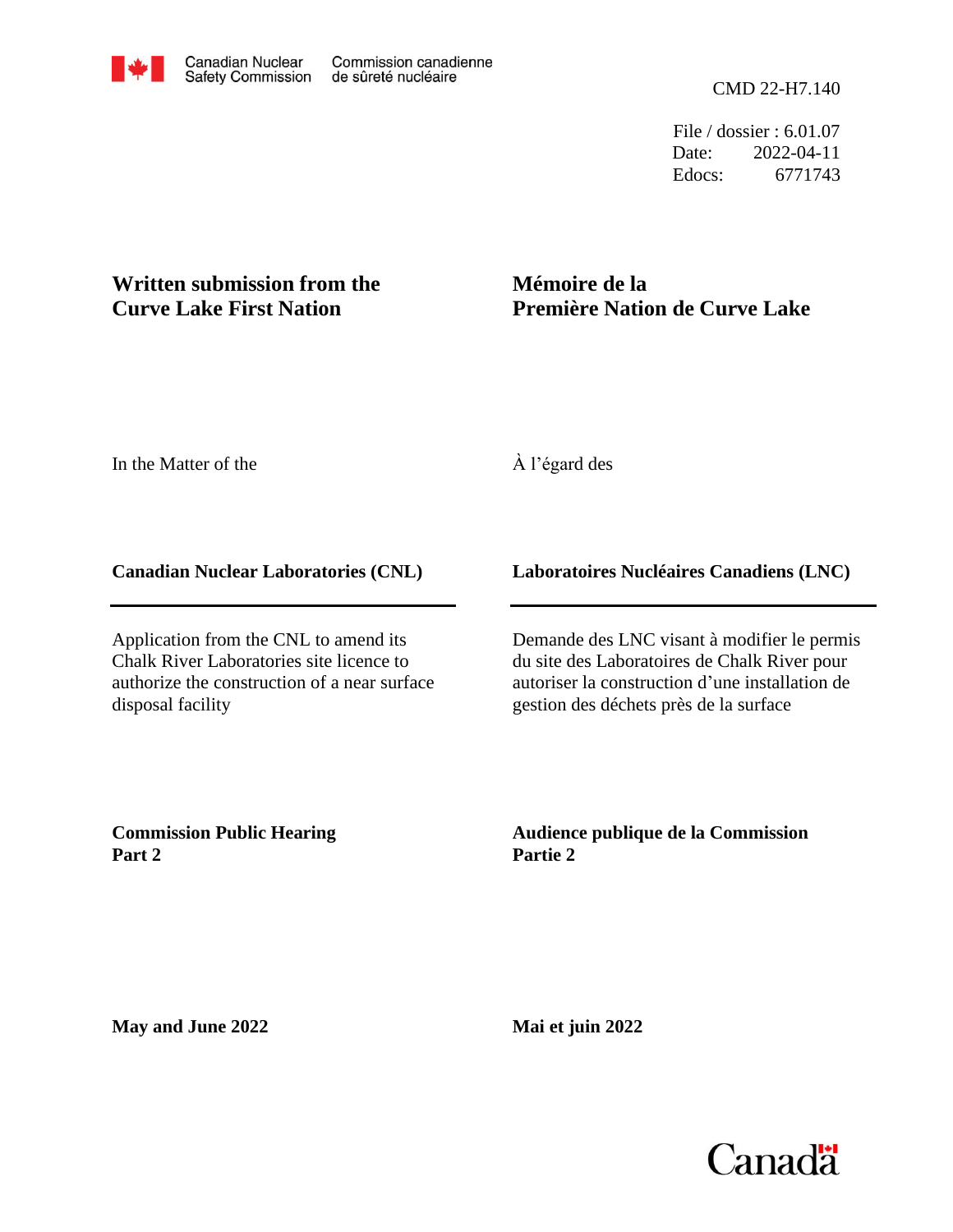

Commission Registry and Registrar Canadian Nuclear Safety Commission 280 Slater Street P.O. Box 1046, Station B Ottawa, ON K1P 5S9 Tel.: 613‐996‐9063 or 1‐800‐668‐5284 Fax: 613‐995‐5086 Email: interventions@cnsc‐ccsn.gc.ca

April 11, 2022 (Submitted by Email)

## **RE: Application for Construction of the Near Surface Disposal Facility (NSDF) at the Chalk River Laboratories (CRL) site (CMD22‐H7 and CMD22‐H7‐1)**

Dear Registrar,

On behalf of Chief & Council and our community at Curve Lake First Nation (CLFN), we hope that this written submission finds you safe and healthy during this where we sustain our efforts to keep our community, our friends, our family and our loved ones safe, healthy, and cared for. We hope that members and staff at CNSC are taking care of each other as usual.

This written submission represents the views of CLFN only. In our assessment, CLFN has made great strides in the last few years to build relationships and engage in open dialogue on a government to government and government to corporation basis as it relates to processes of consultation. Consultation and accommodation are critical in ensuring that the rights and interests of the Mississauga Anishinabek Nation are prioritized regarding projects in our territory.

Our Consultation Department has emphasized that environmental protection and sustainability is an integral component of the future of the Curve Lake First Nation. Working with Curve Lake to develop project concept, design, planning, assessment, potential and actual impacts, monitoring, etc. are necessary steps in our process. All plans and activities must be viewed through the lens of environmental protection and sustainability. These requirements ensure that Curve Lake First Nation's interests and rights are being protected within our territory; that we are able to protect the ability to exercise our rights as a people – physically, culturally, and spiritually; that we are able to foster sovereignty, cultural identity, and sustainable succession. This is central to all relationships being progressed with various regulators and proponents.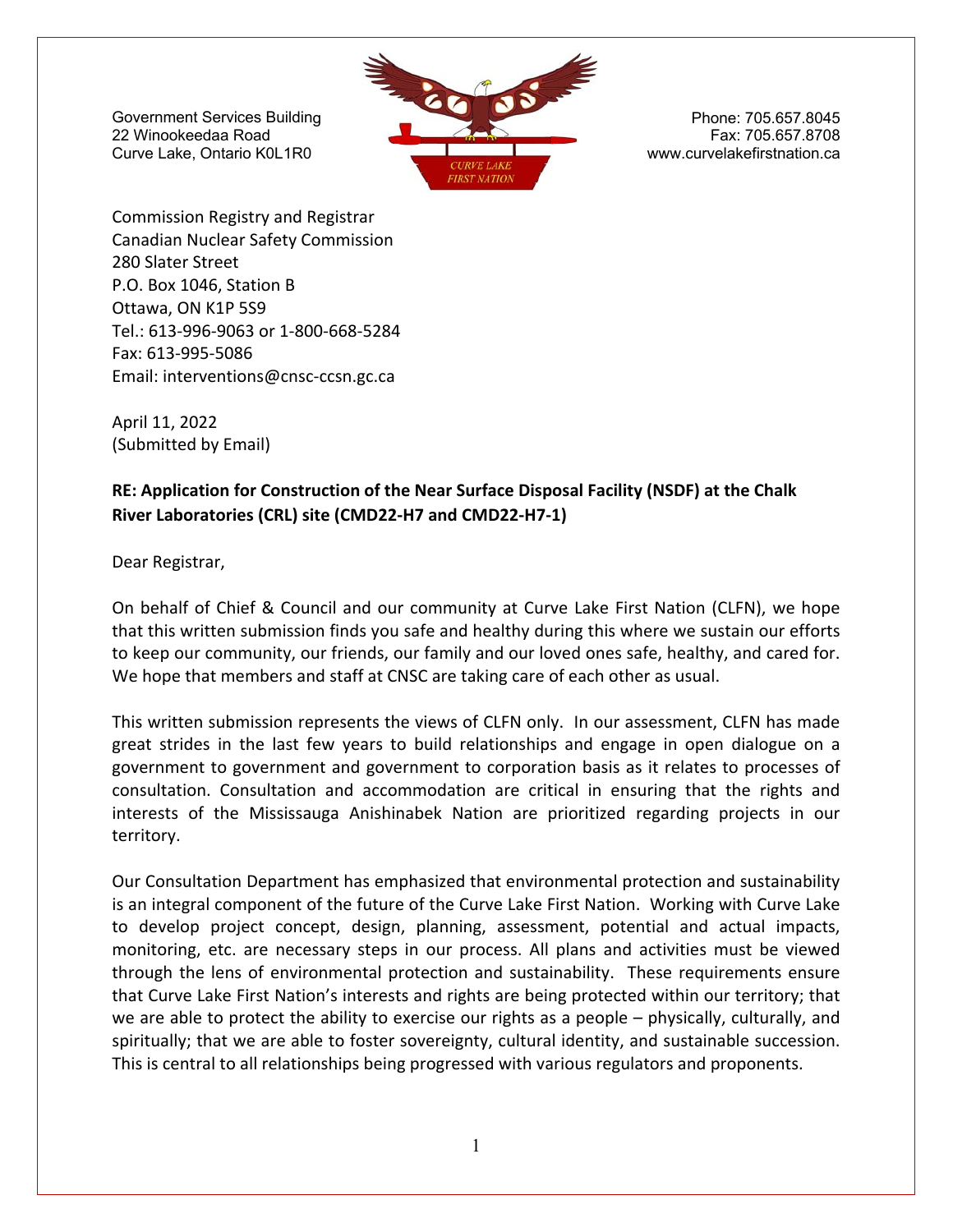

*Curve Lake First Nation is the steward and caretaker of the lands and waters within our territory in perpetuity, as we have been for thousands of years, and we have an obligation to continue to steadfastly maintain this responsibility to ensure their health and integrity for generations to come. Protection, conservation, and sustainable collaborative management are priorities for Curve Lake First Nation.* 

*Curve Lake's vision statement must be central to development in the territory: "Upon the foundation of community values and vision that promotes and preserves our relationship with mother earth, which has defined and will continue to define our identity and culture as Anishnaabe People, the Consultation Department will build and secure the framework for our First Nation lands by putting into place ways and laws that will provide both the protection and the freedom for each person, their family, and the whole community to fulfill their potential. Each way and law will be given the consideration to its importance for our next seven generations."* 

We would like to acknowledge CNSC staff in their dialogue and work with our Consultation Department since 2020 and into 2022. There are many topics and projects that have been covered; as everyone can appreciate, meaningfully consulting on and addressing each topic or project takes time, commitment, and focus. As demonstrated in 2021, we continue to be optimistic that our Terms of Reference and Work Plan for 2022 and beyond will result in progress and improvements in the coming years.

We would like to acknowledge Canadian Nuclear Laboratories (CNL) staff in their similar dialogue and routine interactions with our Consultation Department that began in late 2020 and continues to present.

Our Consultation Department is progressively building capacity to be able to match the various consultation needs in the nuclear sector. We view this submission process merely as a formal check‐in point and we look forward to continuing dialogue and consultation beyond the confines of this process and lead to decision points and decision making that includes Curve Lake First Nation.

Last but not least, we would like to thank CNL staff for working with us to finalize a contribution agreement to support various engagement and consultation matters with CNL projects including NSDF. While it may have taken from November 2020 to November 2021 to reach and finalize the agreement, it was time well spent, it demonstrates that it does take time to come to mutual agreement. The same can be said for other matters of interest concerning CLFN and CNL. Despite the length of time, there was no question in CLFN's perspective that we would come to mutual agreement and we would like to state that CNL demonstrated commitment even in the interim while finalization was taking place.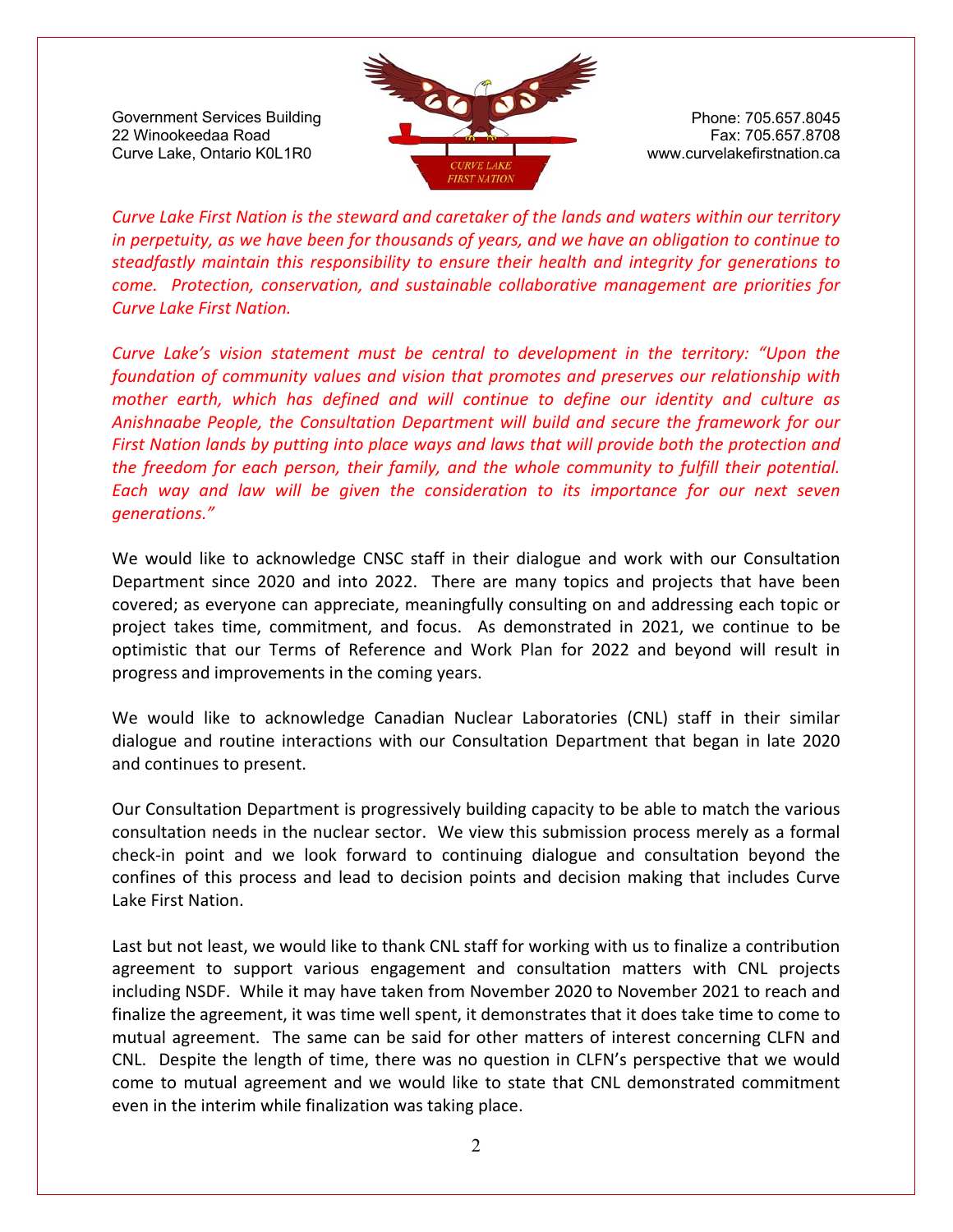

Our Consultation Department has accepted the review and recommendations provided by Gary Pritchard, Principal, Indigenous Conservation Ecologist, 4 Directions of Conservation Consulting Services for the review of the associated CMDs for this project. Please refer to **Appendix A – CLFN's Perspectives on the Environmental Assessment and Recommendations for Next Phases** 

Our Consultation Department expresses the same gratitude to all parties for a well-received, well written Environmental Assessment along with the supporting documents. It demonstrated that both CNSC and CNL have been actively listening to the comments of CLFN – mainly from our routine meetings. Both CNSC and CNL have made great attempts at creating a transparent and open space given the challenges of the global pandemic and the challenges in general that we all face with growing demands and complexity of projects and meaningful consultation.

Our Consultation Department agrees that the project has low probability at causing impacts to the environment and to Indigenous rights and interests in this particular context. We want to emphasize that there is a difference between a commitment to meaningful consultation and meaningful relationship building and actual meaningful consultation and meaningful relationship building. We do not doubt the commitment demonstrated by CNSC and CNL. We want to point out that true meaningful consultation and relationship building is still to fully materialize at a time in the future. It will still evolve and there is much to be developed, defined, and created together.

CLFN would like the CNSC to take a step back and assess the statement "CNL has meaningfully engaged with the identified Indigenous Nations and communities throughout the regulatory review process and has worked to collaborate with each Indigenous Nation and community to address their questions and concerns." While CLFN has experienced CNL's commitment first hand, we are still not at point of meaningful consultation and meaningful relationship building; it will take time. In CMD22‐H7‐1, there are a number of occurrences where it states "…did not provide a response." and in the case of CLFN "…has not provided a direct response to the questions." This points to an opportunity to be critical about how engagement and consultation is being conducted, is being received, and if there are things that can be changed, barriers to overcome, etc. such that true meaningful responses and interactions are achieved.

This is not meant to be a criticism on effort or commitment. It is meant to suggest being more cautious with calling something meaningful. For more information, please refer to **Appendix B – Opportunities for Improvement** 

The following recommendations are not specific to the Environmental Assessment, but rather to extend the relationship during the next phases of project commencement: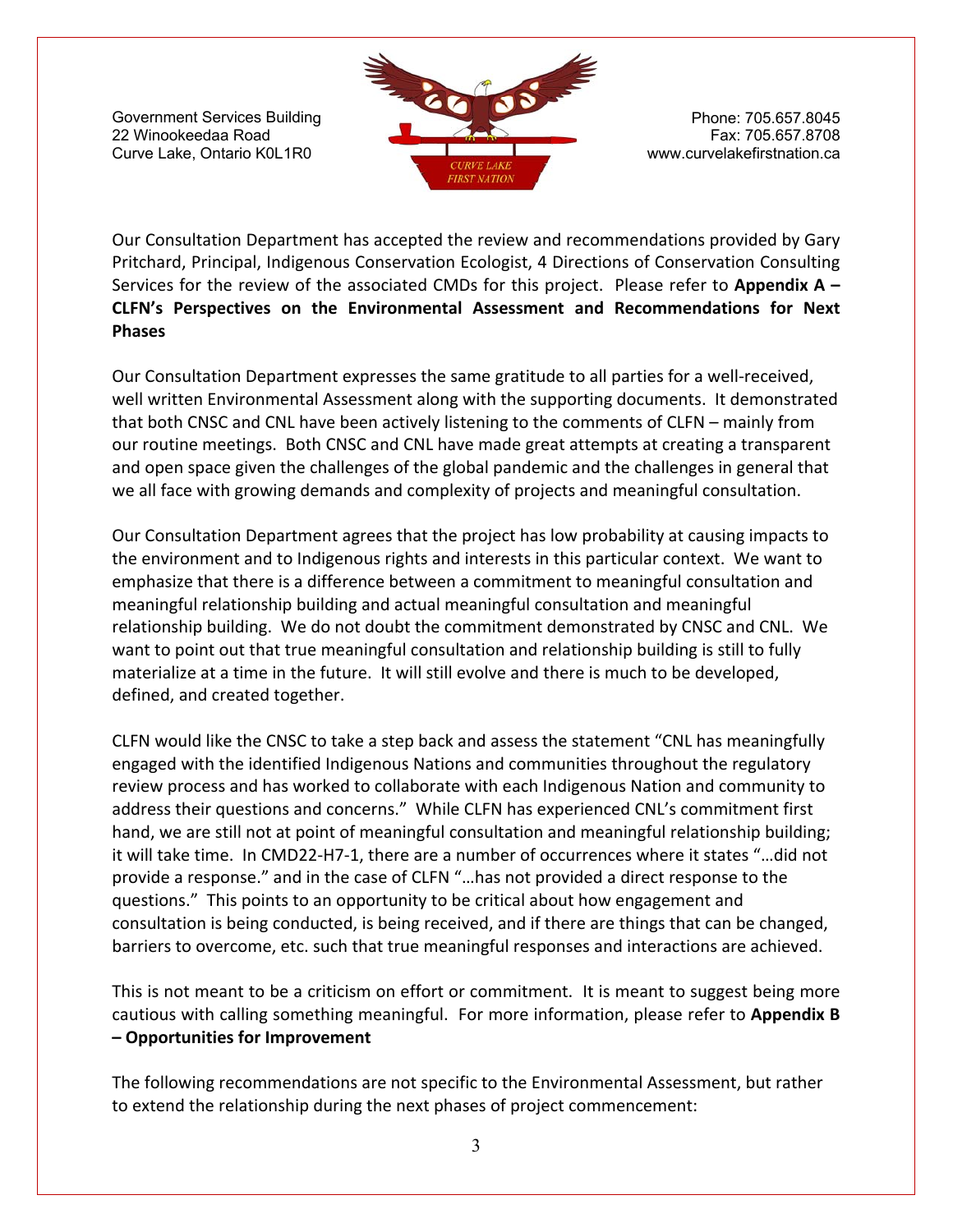

- 1. It would be beneficial to have open educational secessions with the broader Michi Saagiig community.
	- a. These are spaces where community members can drop in and learn about these types of facilities and extend this learning opportunity beyond the traditional engagement of chief and council or resource staff.
- 2. Site tours would be beneficial at key project milestones to further understanding and to provided community feedback.
- 3. Field Monitoring by community liaisons to ensure all parties working on the project are in regulatory compliance.
- 4. Continued research on the bioaccumulation in traditions foods or medicines for the region.
- 5. Participation in the wildlife passage design using Indigenous Knowledge systems during the construction phases of works.
	- a. Community members that should be engaged are:
		- i. Trappers,
		- ii. Harvesters, and
		- iii. Community Ecologists
- 6. Regular meetings or open houses for knowledge sharing during the Reporting and Trend Analysis Compliance Monitoring/Reporting phase of works.

Although CLFN understands that this application is strictly for construction of the facility. CLFN is interested in learning about and being involved in the pre and post-closure protocols and design. These closure activities closely align with the seven generations mindset of CLFN and the future should be jointly considered and developed.

CLFN would like to better understand how the facility operates when there is no human interactions post closure after a certain point – assuming human extinction. More consideration to the future of 'all our relations' should be taken into consideration apart from human health. CNL takes into account various situations including human interventions, storms, floods, etc.

It is our hope that the contents of this covering letter and Appendix A and B will help guide the dialogue between CNSC staff, CNL staff and CLFN Consultation Department staff to make progress from information sharing, to engagement, all the way to meaningful consultation as we all continue our work in 2022 and make progress in 2023.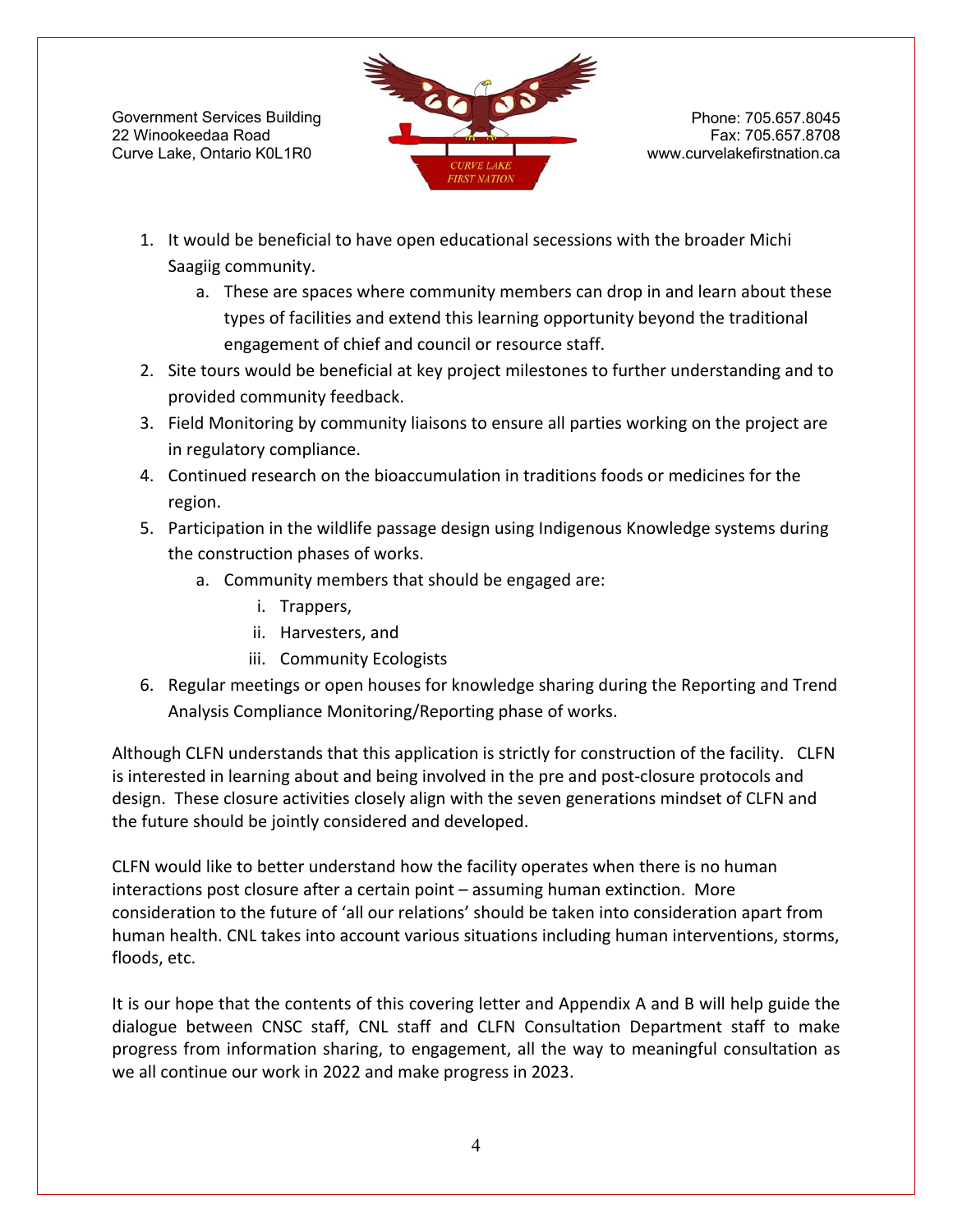

We do this work to uphold our responsibilities to care for the earth and waters, for our people, our nation, and for all our relations. Our foundational belief is balance; our values and principles are built upon the respect, care, and nurturing of all life as part of an interconnected whole and necessary for the balance and harmony required for Mino‐Bimaadiziwin now and for future generations.

Sincerely,

On behalf of The Curve Lake First Nation Consultation Department

Francis Chua Support to Curve Lake First Nation Consultation Department

Gary Pritchard Principal, Indigenous Conservation Ecologist 4 Directions of Conservation Consulting Services

cc:

- Chief Emily Whetung, Curve Lake First Nation
- Curve Lake First Nation Chief and Council
- Katie Young-Haddlesey, Chief Operating Officer, CLFN
- Dr. Julie Kapyrka, Lands & Resources Consultation Liaison, CLFN
- Kaitlin Hill, Lands & Resources Consultation Liaison, CLFN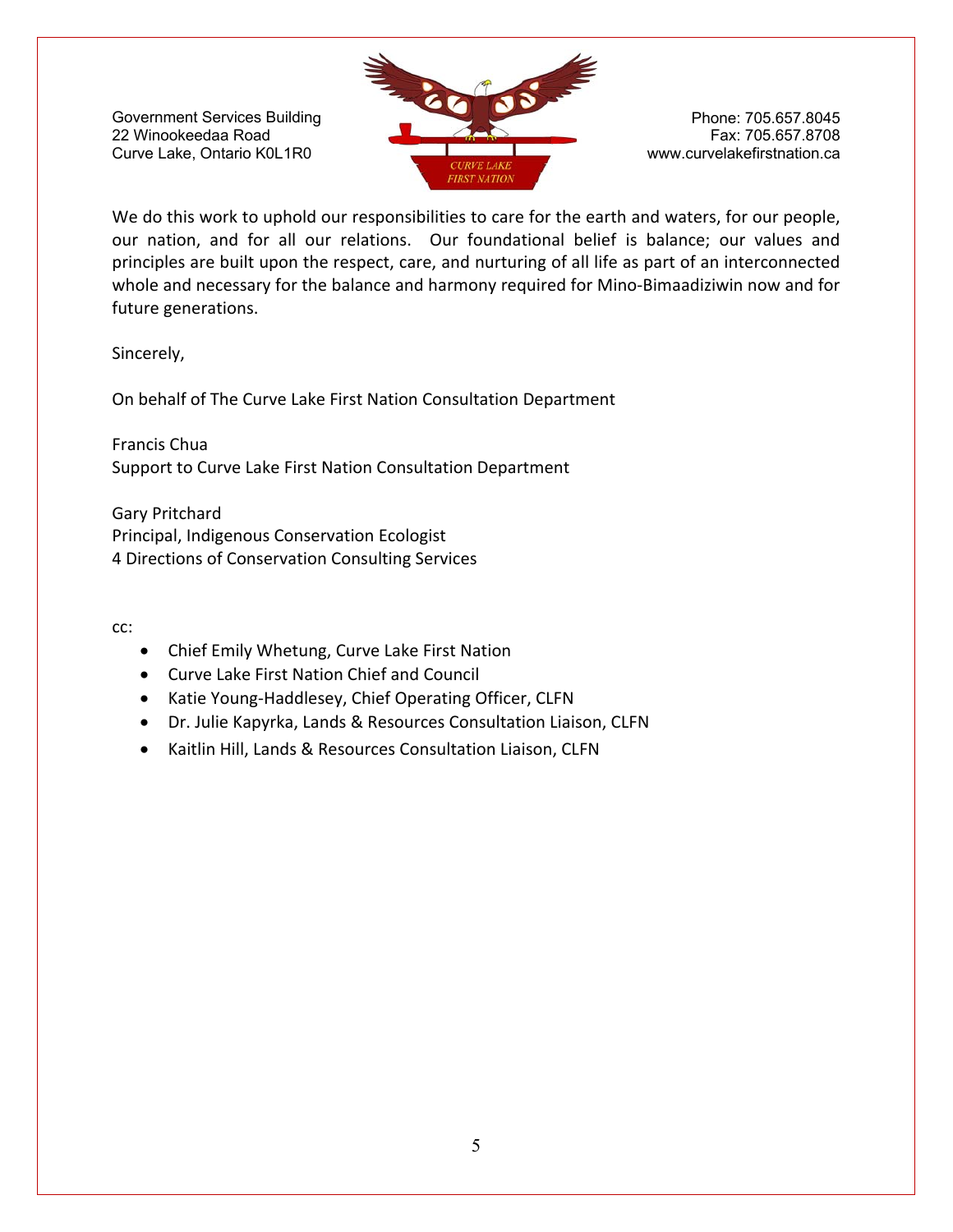

**Appendix A – CLFN's Perspectives on the Environmental Assessment and Recommendations for Next Phases**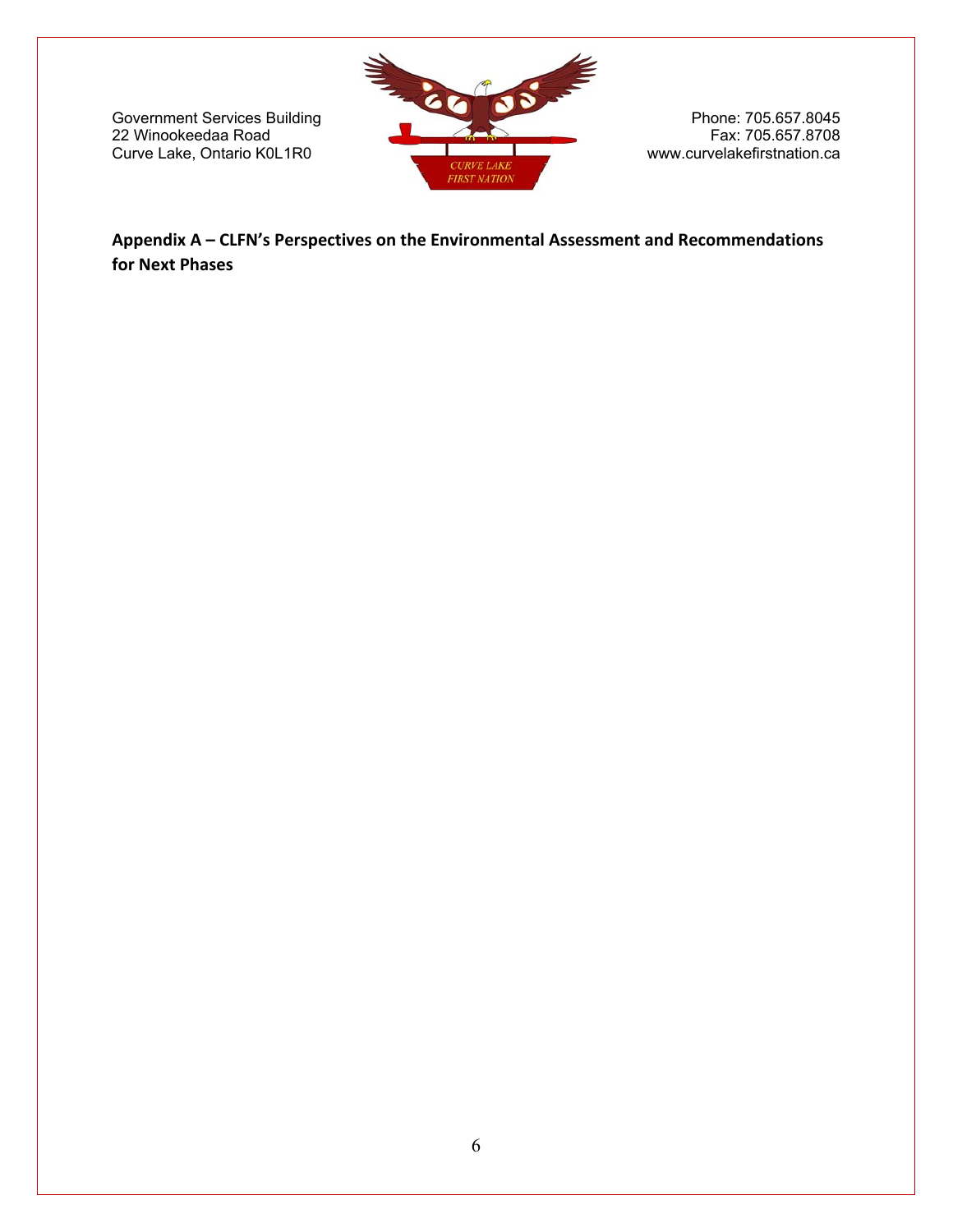April 3rd, 2022

Attn: **Dr. Julie Kapyrka** and **Kaitlin Hill** Consultation Department Curve Lake First Nation 22 Winookeeda Road, Curve Lake ON K0L1R0 P: (705) 657-8045

#### CC: **Francis Chua**

#### RE: CNSC Input: Construction of Near Surface Disposal Facility at Chalk River

Dear Dr. Kapyrka and Ms. Hill,

4 Directions of Conservation Consulting Services (4 Directions) is please to present our review and recommendations regarding documents presented to Curve Lake First Nation (CLFN) by CNL and CNSC as part of the required duty to consult process for the Near Surface Disposal Facility at Chalk River.

4 Directions wanted to express my gratitude to all parties for a well-received, well written Environmental Assessment along with the supporting documents. It showed that both the CNL and CNSC have been actively listening to the comments of CLFN.

It is agreed that the NSDF Project has a low probability at causing impacts to the environment and to Indigenous rights and interests. Both CNL and CNSC has made great attempts at creating a transparent open space given the challenges of the global pandemic.

The following recommendations are not specifically to the Environmental Assessment, but rather to extend the relationship during the next phases of project commencement:

- 1. It would be beneficial to have open educational secessions with the boarder Michi Saagiig community.
	- a. These are spaces where community members can drop in and learn about these types of facilities and extend this learning opportunity beyond the traditional engagement of chief and council or resource staff.
- 2. Site tours would be beneficial at key project milestones to further understanding and to provided community feedback.
- 3. Field Monitoring by community liaisons to ensure all parties working on the project are in regulatory compliance.
- 4. Continued research on the bioaccumulation in traditions foods or medicines for the region.
- 5. Participation in the wildlife passage design using Indigenous Knowledge systems during the construction phases of works.
	- a. Community members that should be engaged are:
		- i. Trappers,
		- ii. Harvesters, and
		- iii. Community Ecologists
- 6. Regular meetings or open houses for knowledge sharing during the Reporting and Trend Analysis Compliance Monitoring/Reporting phase of works.

4 Directions suggest a meeting be held with all parties to ensure the details of these recommendations and to move forward in a good way together.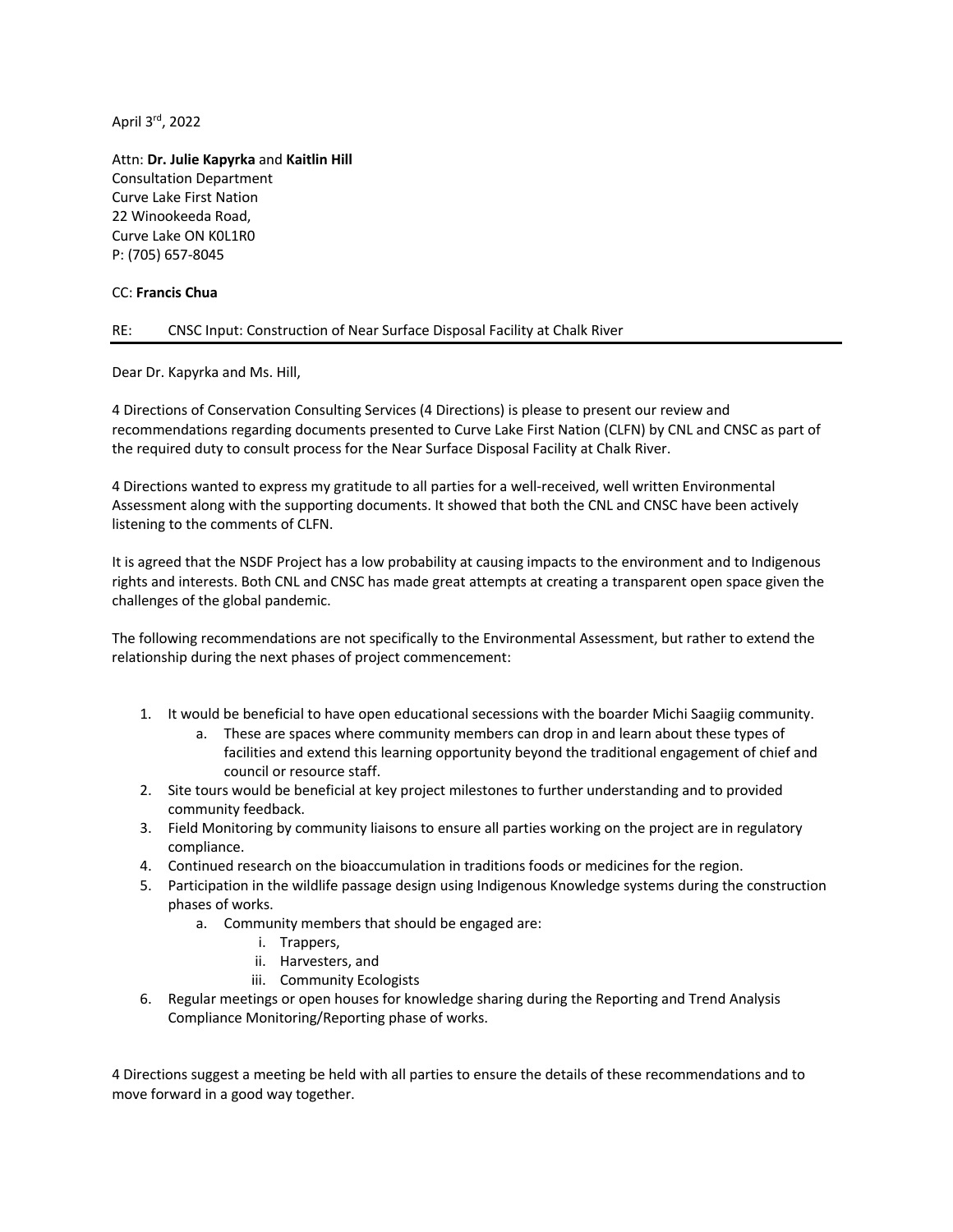I trust that this information aids in your engagement process and the next steps forward. If you have any questions, please do not hesitate to contact myself at (705) 220-1952.

Miigwetch,



**Gary Pritchard, BSc., EP., CERP.**

Principal, Indigenous Conservation Ecologist 4 Directions of Conservation Consulting Services. (e): gpritchard@4directionsconservation.com (p): (705) 220.1952

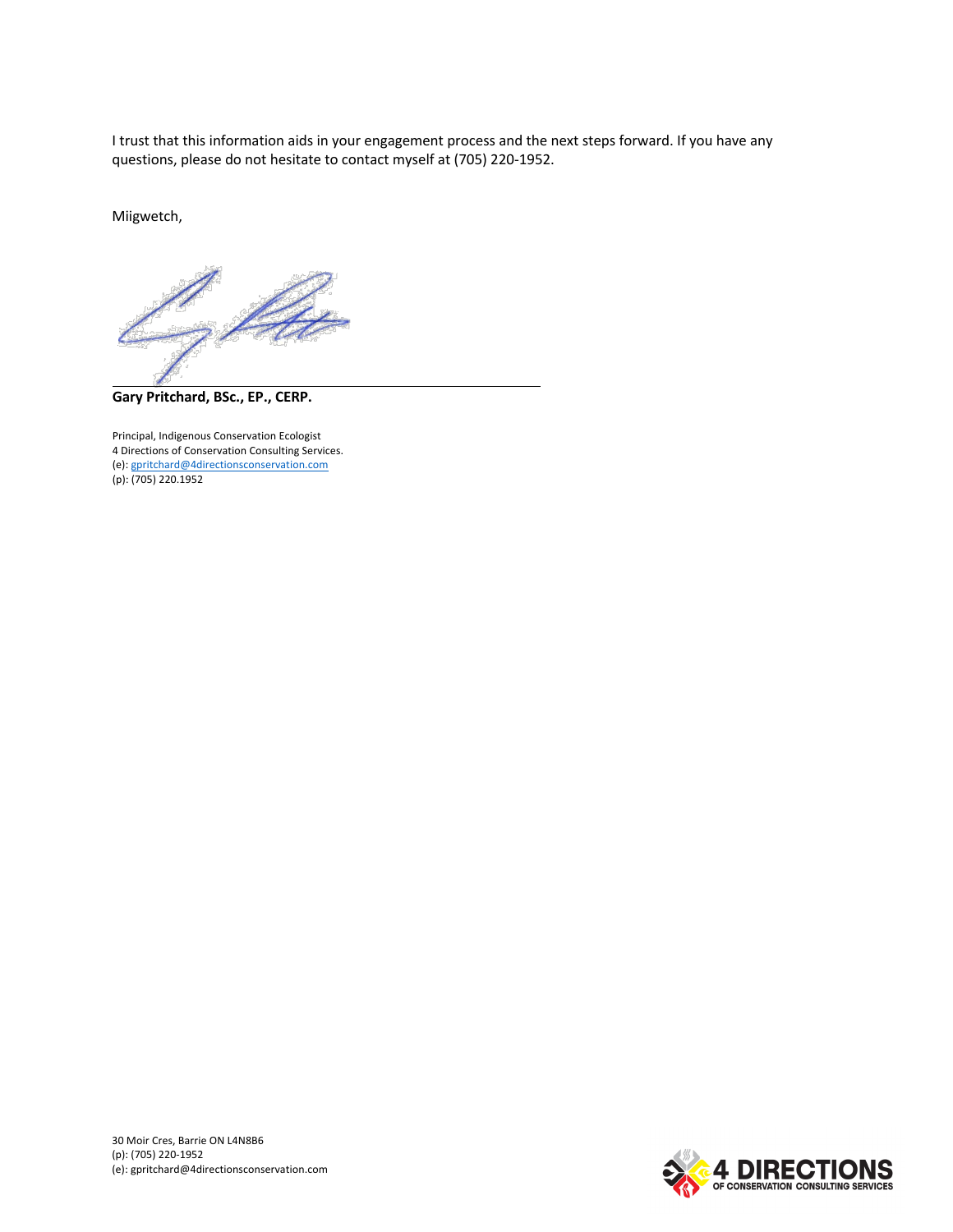

#### **Appendix B – Opportunities for Improvement**

In an effort to improve understanding and accessibility of information, we are attempting to be critical of the CMDs presented to encourage improvements. Our goal is to assist each other communicate information better to CLFN staff, leadership, and community members. Kindly review this feedback with that lens, with that perspective in mind.

#### **Review of CMD22‐H7 ‐ CNSC**

#### *General comments*

The structure of CMD22-H7 lacks clarity. It is very hard to navigate through the CMD, mainly because the first *Table of Contents* does not properly explain how the different documents that are part of the CMD are structured, and the way things are structured is not user friendly.

- The CMD is divided into two parts, but it is unclear why it is done this way, and what is the main subject/title of the first part.
- It is hard to make sense of the CMD as a whole, as it seems to be rather an assembly of different pieces that are not linked to one another. Or, at least, the links between documents, sections and appendix are not properly explained.
- ‐ Because there are multiple documents inserted into one CMD, it is difficult to navigate through the CMD with the page numbers, as they constantly change.

### *Part I of the CMD*

### *5. Indigenous consultation and engagement*

### *5.1.2 Conclusion, p. 98.*

CNSC staff states that CNL has meaningfully engaged each Indigenous Nation, and has now addressed all questions and concerns. CNSC does not mention the timeframe in which such engagement occurred (i.e., years, months, weeks, etc.). The apparent lack of response to CNL despite CNL's attempts is not mentioned anywhere in the CNSC's CMD and perhaps points to systemic issues and barriers. Perhaps there are regulatory requirements that require more clarity. Perhaps there are regulator tools that would help facilitate better interactions and engagement.

## *Part II of the CMD*

### *EA Report, NSDF Project*

## *Appendix C. Indigenous Nations and communities' concerns and issues tables*

In appendix C, Indigenous communities have communicated multiple concerns with regards to the NSDF Project during the EA process, and that most, if not all of the main concerns and issues have now been responded by CNL and CNSC staff. Some of the responses provided are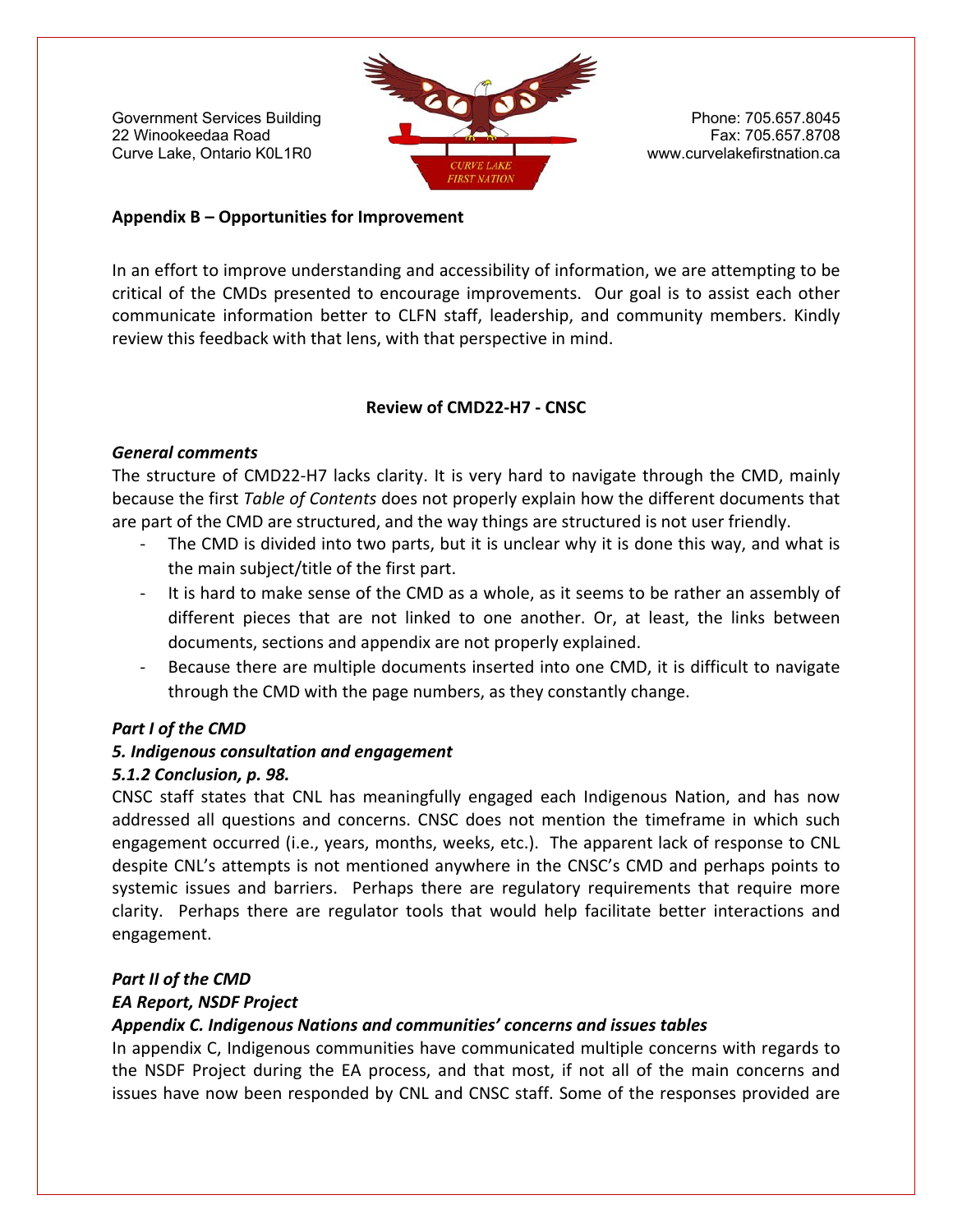

related to actions that will be taken in the future, such as monitoring, archeological findings, communication, etc. It might be beneficial to further elaborate the intention with these future actions.

CLFN01‐02: About archeological findings, CNL response mentions that they will 'continue to provide notifications of project activities to all WTFN communities unless otherwise instructed'.

- It would be useful to co-develop how CNL will provide notifications of project activities to CLFN in a way that is appropriate. How will CNL communicate information that is appropriate for CLFN?
- ‐ Further to the above comment, how would CNL intend to notify First Nation's communities that do not have monthly meetings with CNL?
- Further to the above comment, what are CNL's protocols on the duty-to-consult with nations that do not have Capacity funding provided by CNL?

CLFN01‐04: About Water Quality and Aquatic Environment, CNL mentions that they are committed to involve CLFN in the NSDF EAFMP. CNSC is of the view that CNL's proposed follow‐ up program measures are adequate.

‐ CLFN would like to better understand how CNSC staff will ensure that proper input from Indigenous communities has been sought on the EAFMP. What if CLFN considers that the involvement is not adequate, whereas CNL is not of the same view?